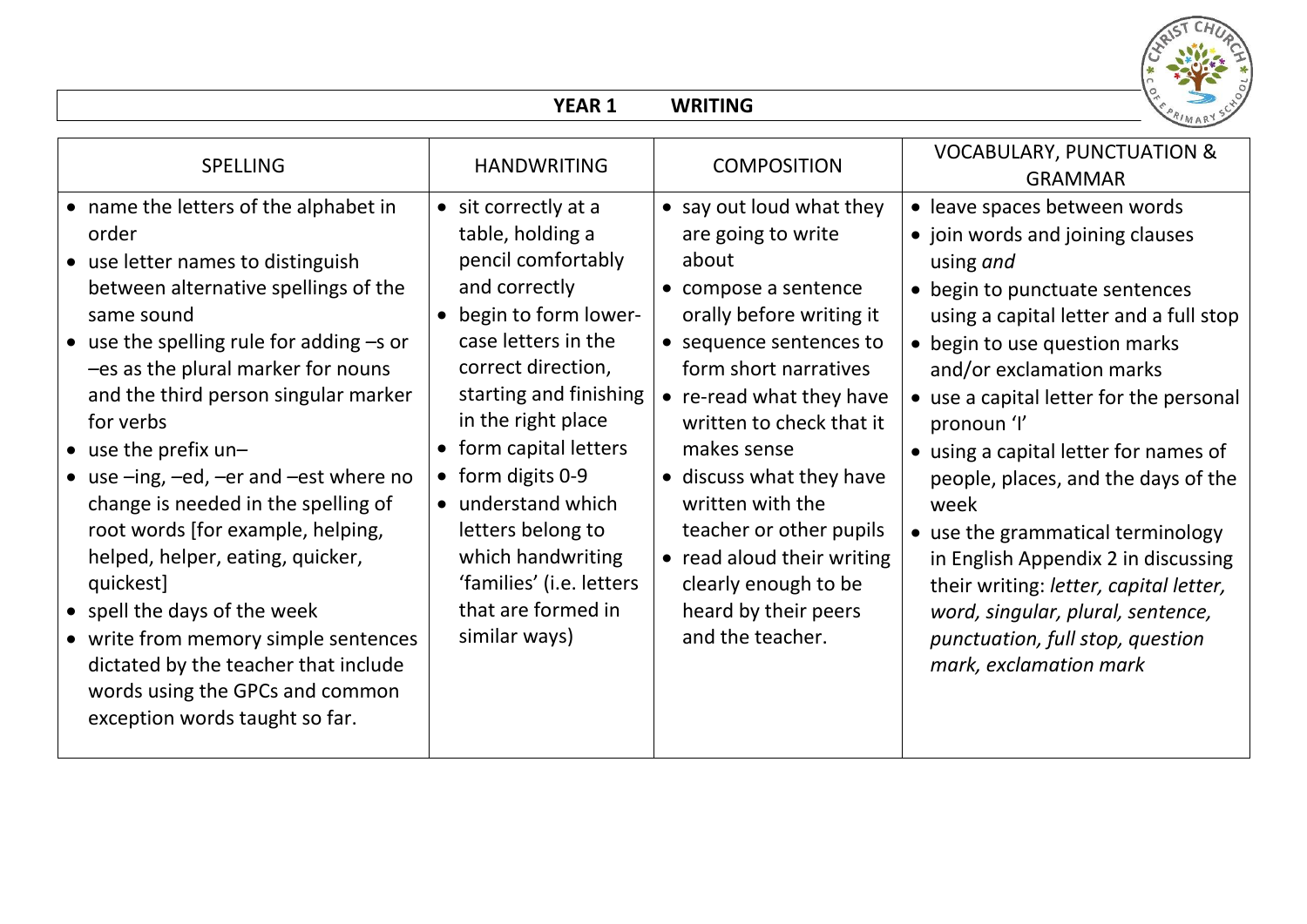

## **YEAR 2 WRITING**

| • develop positive attitudes towards and stamina for<br>• use both familiar and new<br>segment spoken words into<br>• form lower-case<br>phonemes and represent these<br>letters of the<br>writing by:<br>by graphemes, spelling many<br>correct size<br>• write narratives about personal experiences and<br>correctly<br>relative to one<br>those of others (real and fictional)<br>learn new ways of spelling<br>another<br>• write about real events<br>phonemes and learn some<br>• start using some<br>• write poetry<br>words with each spelling,<br>of the diagonal<br>• write for different purposes<br>and horizontal<br>including a few common<br>forms: statement, question,<br>• consider what they are going to write before<br>homophones<br>strokes needed<br>exclamation, command<br>beginning by:<br>to join letters<br>• expand noun phrases to describe<br>spell common exception words<br>• plan or say out loud what they are going to write<br>• understand<br>spell more words with<br>about<br>which letters<br>contracted forms<br>butterfly]<br>• write down ideas and/or key words, including new<br>are best left<br>• use the present and past tenses<br>use the possessive apostrophe<br>vocabulary<br>unjoined<br>correctly and consistently<br>(singular)<br>• encapsulate what they want to say, sentence by<br>• write capital<br>distinguish between<br>sentence<br>letters and digits<br>because)<br>homophones and near-<br>• evaluate their writing with the teacher and other<br>of the correct<br>homophones<br>• use co-ordination (or, and, but)<br>pupils<br>size, orientation<br>add suffixes to spell longer<br>• re-read to check that their writing makes sense and<br>and relationship<br>words, including -ment, -ness,<br><b>Standard English</b><br>that verbs to indicate time are used correctly and<br>to one another<br>-ful, -less, -ly<br>• use and understand the<br>consistently, including verbs in the continuous form<br>and to lower<br>write from memory simple<br>• proof-read to check for errors in spelling, grammar<br>case letters<br>Appendix 2 in discussing their<br>sentences dictated by the<br>and punctuation<br>• use spacing<br>teacher that include words<br>• read aloud what they have written with<br>between words<br>question, exclamation, command,<br>using the GPCs, common | <b>SPELLING</b> | <b>HANDWRITING</b> | <b>COMPOSITION</b>                               | <b>VOCABULARY, PUNCTUATION &amp;</b><br><b>GRAMMAR</b>                                                                                                                                                                                                                                                                                                                                                                                                                                     |
|----------------------------------------------------------------------------------------------------------------------------------------------------------------------------------------------------------------------------------------------------------------------------------------------------------------------------------------------------------------------------------------------------------------------------------------------------------------------------------------------------------------------------------------------------------------------------------------------------------------------------------------------------------------------------------------------------------------------------------------------------------------------------------------------------------------------------------------------------------------------------------------------------------------------------------------------------------------------------------------------------------------------------------------------------------------------------------------------------------------------------------------------------------------------------------------------------------------------------------------------------------------------------------------------------------------------------------------------------------------------------------------------------------------------------------------------------------------------------------------------------------------------------------------------------------------------------------------------------------------------------------------------------------------------------------------------------------------------------------------------------------------------------------------------------------------------------------------------------------------------------------------------------------------------------------------------------------------------------------------------------------------------------------------------------------------------------------------------------------------------------------------------------------------------------------------------------------------------------------------------------------------------------------------------------------------------------------------------------------------------|-----------------|--------------------|--------------------------------------------------|--------------------------------------------------------------------------------------------------------------------------------------------------------------------------------------------------------------------------------------------------------------------------------------------------------------------------------------------------------------------------------------------------------------------------------------------------------------------------------------------|
| compound, suffix, adjective, adverb,<br>that reflects the<br>exception words and<br>make simple additions, revisions and corrections to<br>size of the<br>punctuation taught so far.<br>their own writing<br>comma<br>letters.                                                                                                                                                                                                                                                                                                                                                                                                                                                                                                                                                                                                                                                                                                                                                                                                                                                                                                                                                                                                                                                                                                                                                                                                                                                                                                                                                                                                                                                                                                                                                                                                                                                                                                                                                                                                                                                                                                                                                                                                                                                                                                                                       |                 |                    | appropriate intonation to make the meaning clear | punctuation correctly including: full<br>stops, capital letters, exclamation<br>marks, question marks, commas for<br>lists and apostrophes for contracted<br>forms and the possessive (singular)<br>• recognise sentences with different<br>and specify [for example, the blue<br>• use subordination (when, if, that,<br>• recognise some features of written<br>grammatical terminology in English<br>writing: noun, noun phrase, statement,<br>verb, tense (past, present), apostrophe, |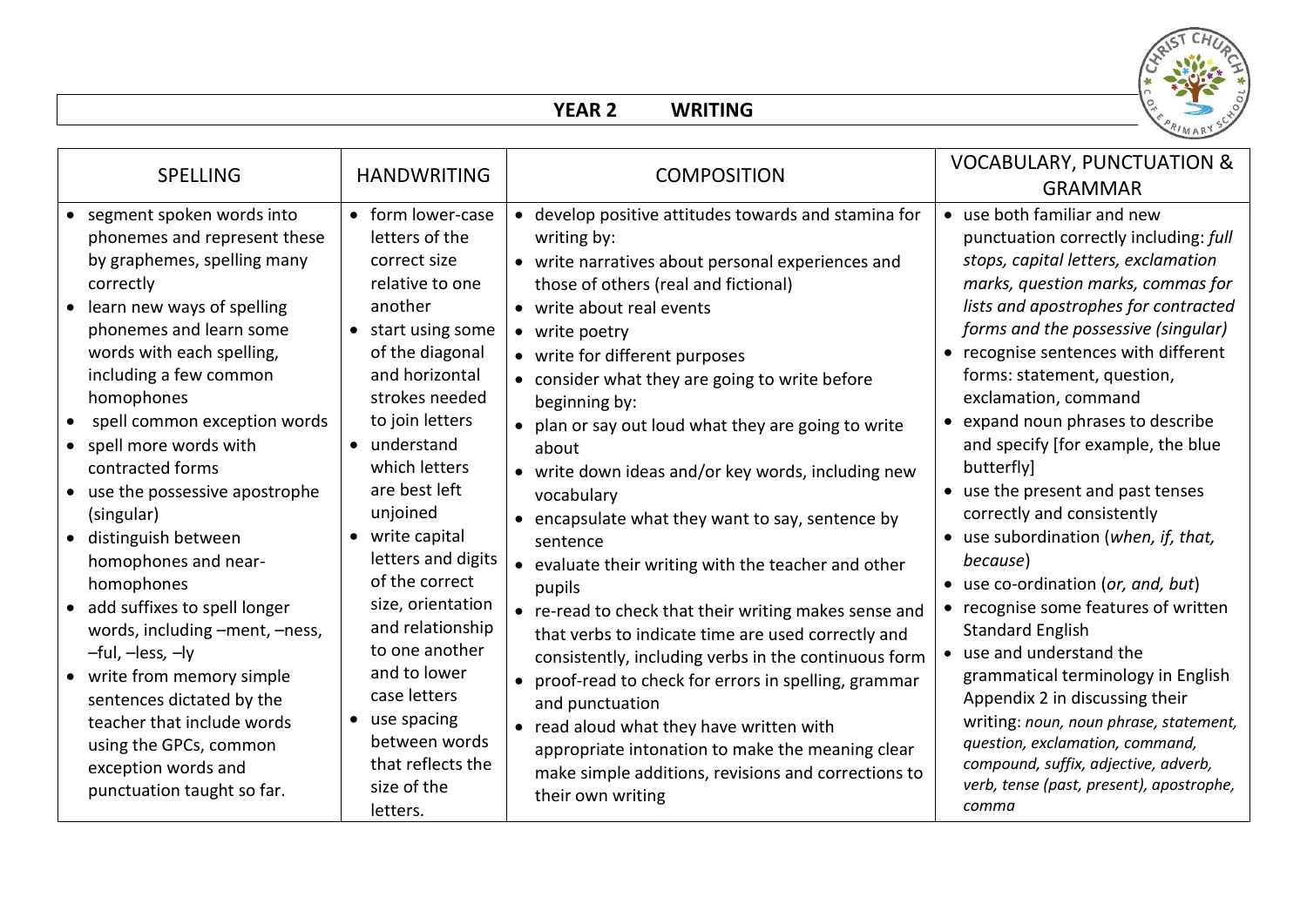

## **LOWER KS2** (Y3 & Y4) **WRITING**

| <b>SPELLING</b>                                                                                                                                                                                                                                                                                                                                                                                                                                                                                                                                           | <b>HANDWRITING</b>                                                                                                                                                                                                                                                                                                                                                                                                                                                                                                      | <b>COMPOSITION</b>                                                                                                                                                                                                                                                                                                                                                                                                                                                                                                                                                                                                                                                                                                                                                                                                                                                                                                                                                                                                   | <b>VOCABULARY, PUNCTUATION &amp;</b><br><b>GRAMMAR</b>                                                                                                                                                                                                                                                                                                                                                                                                                                                                                                                                                                                                                                                                                                                                                                                                                                                                                                                                                    |
|-----------------------------------------------------------------------------------------------------------------------------------------------------------------------------------------------------------------------------------------------------------------------------------------------------------------------------------------------------------------------------------------------------------------------------------------------------------------------------------------------------------------------------------------------------------|-------------------------------------------------------------------------------------------------------------------------------------------------------------------------------------------------------------------------------------------------------------------------------------------------------------------------------------------------------------------------------------------------------------------------------------------------------------------------------------------------------------------------|----------------------------------------------------------------------------------------------------------------------------------------------------------------------------------------------------------------------------------------------------------------------------------------------------------------------------------------------------------------------------------------------------------------------------------------------------------------------------------------------------------------------------------------------------------------------------------------------------------------------------------------------------------------------------------------------------------------------------------------------------------------------------------------------------------------------------------------------------------------------------------------------------------------------------------------------------------------------------------------------------------------------|-----------------------------------------------------------------------------------------------------------------------------------------------------------------------------------------------------------------------------------------------------------------------------------------------------------------------------------------------------------------------------------------------------------------------------------------------------------------------------------------------------------------------------------------------------------------------------------------------------------------------------------------------------------------------------------------------------------------------------------------------------------------------------------------------------------------------------------------------------------------------------------------------------------------------------------------------------------------------------------------------------------|
| • use further prefixes<br>and suffixes and<br>understand how to add<br>them<br>• spell further<br>homophones<br>place the possessive<br>$\bullet$<br>apostrophe accurately<br>in words with regular<br>plurals [for example,<br>girls', boys'] and in<br>words with irregular<br>plurals [for example,<br>children's]<br>• use the first two or<br>three letters of a word<br>to check its spelling in<br>a dictionary<br>• write from memory<br>simple sentences,<br>dictated by the<br>teacher, that include<br>words and punctuation<br>taught so far. | • use the diagonal and<br>horizontal strokes<br>that are needed to<br>join letters<br>• understand which<br>letters, when<br>adjacent to one<br>another, are best<br>left un-joined<br>$\bullet$ increase the<br>legibility,<br>consistency and<br>quality of their<br>handwriting<br>For example: by<br>ensuring that the<br>down-strokes of<br>letters are parallel<br>and equidistant; that<br>lines of writing are<br>spaced sufficiently<br>so that the<br>ascenders and<br>descenders of letters<br>do not touch. | • discuss writing similar to that which they are<br>planning in order to understand and learn from<br>its structure, vocabulary and grammar<br>• discuss and record their ideas<br>• compose and rehearse sentences orally,<br>progressively building a varied and rich<br>vocabulary and an increasing range of<br>sentence structures<br>• organise paragraphs around a theme<br>• in narrative writing, create settings, characters<br>and plot<br>• in non-narrative writing, use simple<br>organisational devices [e.g. headings and sub-<br>headings]<br>• assess the effectiveness of their own and<br>others' writing and suggest improvements<br>• propose changes to grammar and vocabulary<br>to improve consistency, including the accurate<br>use of pronouns in sentences<br>• proof-read for spelling and punctuation errors<br>• read aloud their own writing, to a group or the<br>whole class, using appropriate intonation and<br>controlling the tone and volume so that the<br>meaning is clear | • extend the range of sentences with more<br>than one clause by using a wider range of<br>conjunctions, including when, if, because,<br>although<br>• using the present perfect form of verbs in<br>contrast to the past tense<br>• choose nouns or pronouns appropriately for<br>clarity and cohesion and to avoid repetition<br>• use conjunctions, adverbs and prepositions<br>to express time and cause<br>• use commas after fronted adverbials<br>• indicate possession by using the possessive<br>apostrophe with plural nouns<br>• use and punctuate direct speech<br>• use and understand the grammatical<br>terminology in English Appendix 2 accurately<br>and appropriately when discussing their<br>writing and reading.<br>Year 3: Preposition, conjunction, word family,<br>prefix, clause, subordinate clause, direct speech,<br>consonant, consonant letter vowel, vowel letter,<br>inverted commas (or 'speech marks')<br>Year 4: determiner, pronoun, possessive<br>pronoun, adverbial |
|                                                                                                                                                                                                                                                                                                                                                                                                                                                                                                                                                           |                                                                                                                                                                                                                                                                                                                                                                                                                                                                                                                         |                                                                                                                                                                                                                                                                                                                                                                                                                                                                                                                                                                                                                                                                                                                                                                                                                                                                                                                                                                                                                      |                                                                                                                                                                                                                                                                                                                                                                                                                                                                                                                                                                                                                                                                                                                                                                                                                                                                                                                                                                                                           |